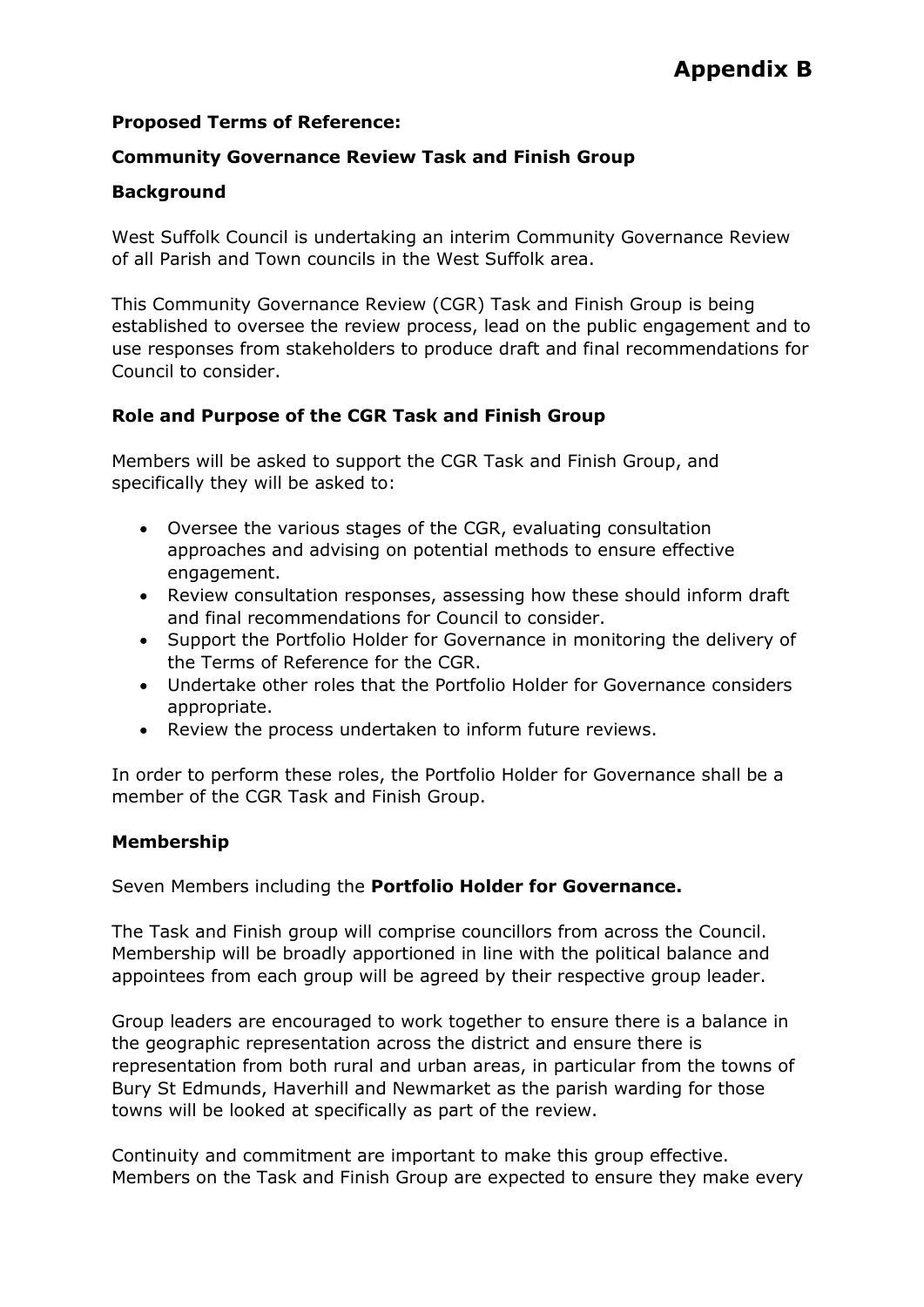effort to attend meetings and where they are unable to do so, appoint a substitute.

In addition to performing their collective role, members of the CGR Task and Finish Group will be expected to:

- Act as a champion for engagement with the CGR consultation process, promoting consultations with electors and stakeholders.
- Engage with their political groups to ensure all members are kept informed on the CGR process.
- Actively participate in debates at the Task and Finish Group meetings
- Be open minded to alternative proposals or viewpoints.
- Follow the national guidance for administering CGRs
- Read and consider guidance and papers presented in advance of the meeting, being proactive in contacting officers to resolve any points of confusion ahead of the meeting

At all times when taking part in the Task and Finish Group, members will be subject to the West Suffolk Members' Code of Conduct.

# **Substitutes**

Each political group is allowed to appoint one standing substitute. In order to ensure they can effectively contribute to debate when called upon, substitutes are allowed to be in attendance at all Task and Finish Group meetings and will have access to all papers and reports.

## **Chair**

The Portfolio Holder for Governance shall chair the Task and Finish Group and will appoint a Vice-Chair from amongst the members.

The Chair shall be responsible for the effective conduct of meetings and ensuring clear conclusions are reached.

The Chair will also be expected to attend Council meetings to present draft and final recommendations

## **Quorum**

The quorum for meetings shall be 4 members

# **Frequency**

Meetings shall take place in accordance with the stages of the CGR as set out in the CGR Terms of Reference. Meetings will be established to ensure the effective delivery of public engagement, assessment of consultation responses and the drafting of recommendations for Council.

It shall be the decision of the Chair whether meetings will be held virtually, in person, or a combination of both.